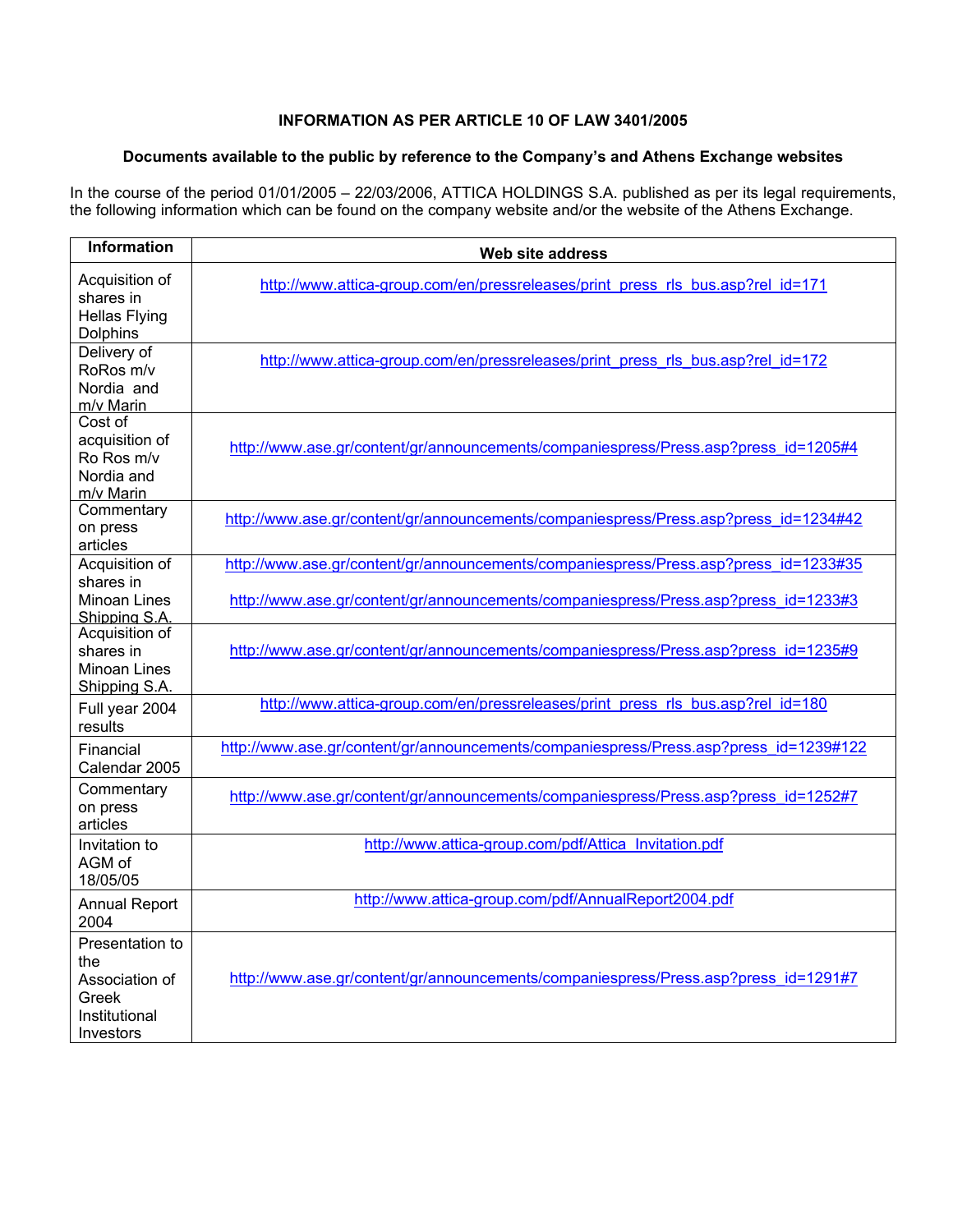| Decisions of<br>the AGM of<br>18/05/05<br>(Notice sent to<br>ATHEX)                                                                                          | http://www.ase.gr/content/gr/announcements/companiespress/Press.asp?press_id=1301#18 |
|--------------------------------------------------------------------------------------------------------------------------------------------------------------|--------------------------------------------------------------------------------------|
| Decisions of<br>the AGM of<br>18/05/05<br>(Company<br>press release)                                                                                         | http://www.attica-group.com/pdf/press_release_EN.pdf                                 |
| Announcement<br>regarding the<br>payment of<br>dividend for<br>year 2004                                                                                     | http://www.ase.gr/content/gr/announcements/companiespress/Press.asp?press_id=1324#55 |
| Pay back of<br>exchangeable<br>corporate bond                                                                                                                | http://www.ase.gr/content/gr/announcements/companiespress/Press.asp?press_id=1324#58 |
| Commentary<br>on press<br>articles                                                                                                                           | http://www.ase.gr/content/gr/announcements/companiespress/Press.asp?press_id=1330#21 |
| First quarter<br>2005 results                                                                                                                                | http://www.attica-group.com/pdf/Attica Q1 05 Results.pdf                             |
| First half 2005<br><b>Results</b>                                                                                                                            | http://www.attica-group.com/pdf/Attica Group H1 05 Results EN.pdf                    |
| Acquisition of<br>shares in<br>Minoan Lines<br>Shipping S.A.                                                                                                 | http://www.attica-group.com/pdf/ANNOUNCEMENT 27 09 05.pdf                            |
| Commentary<br>on press<br>articles                                                                                                                           | http://www.ase.gr/content/gr/announcements/companiespress/Press.asp?press_id=1421#4  |
| Superfast<br><b>Ferries fleet</b><br>redeployment                                                                                                            | http://www.attica-group.com/pdf/ANNOUNCEMENT EN 19-10-05.pdf                         |
| Nine month<br>2005 results                                                                                                                                   | http://www.attica-group.com/pdf/Attica Group 9M05 EN Results.pdf                     |
| Amendment in<br>the table<br>presenting the<br>attributing of<br>first quarter<br>2005 between<br>the company's<br>shareholders<br>and minority<br>interests | http://www.ase.gr/content/gr/announcements/companiespress/Press.asp?press_id=1474#8  |
| Commentary<br>on press<br>articles                                                                                                                           | http://www.ase.gr/content/gr/announcements/companiespress/Press.asp?press id=1502#27 |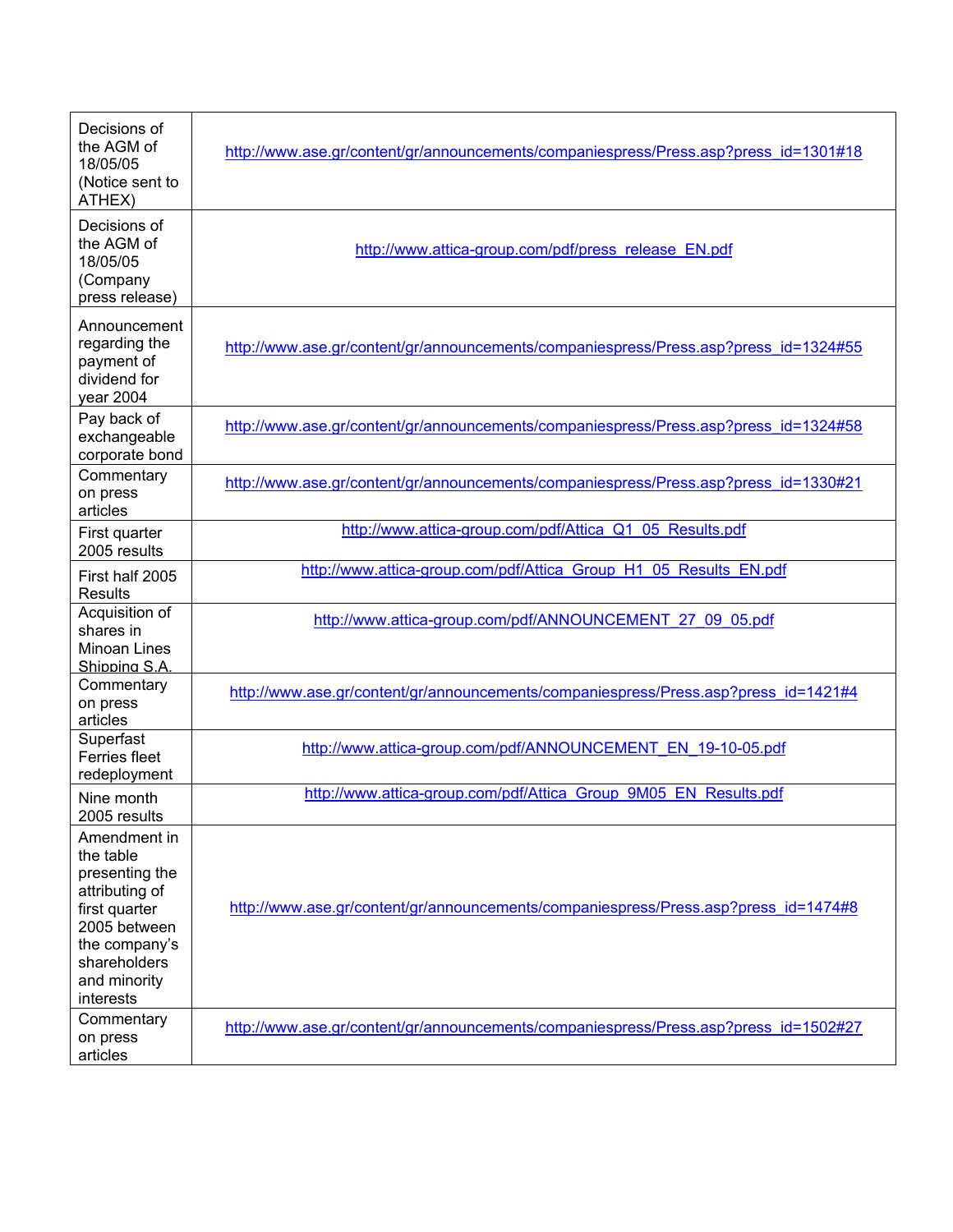| Sale of shares<br>in Hellenic<br>Seaways<br>Shipping S.A.<br>(formerly<br><b>Hellas Flying</b><br>Dolphins) | http://www.attica-group.com/pdf/ANNOUNCEMENT 06-02-06 shares sale HS.pdf             |
|-------------------------------------------------------------------------------------------------------------|--------------------------------------------------------------------------------------|
| Full Year 2005<br>results                                                                                   | http://www.attica-group.com/pdf/full res 05 en.pdf                                   |
| Financial<br>Calendar 2006                                                                                  | http://www.attica-group.com/en/investor/fin_calendar.asp                             |
| Conference<br>Call with<br>investors on<br>full year 2005<br>results                                        | http://www.ase.gr/content/en/announcements/companiespress/Press.asp?press_id=1525#18 |
| Sale of vessels<br>Superfast VII,<br>Superfast VIII<br>and Superfast<br>IX                                  | http://www.attica-group.com/pdf/PR210306 SF-Tallink.pdf                              |
| Disclosure of<br>transactions of<br>persons as per<br>Article 13 law<br>3340/05                             | http://www.attica-group.com/gr/investor/shares.asp                                   |
| Interim<br>Financial<br>Statements for<br>the period 1/1-<br>31/3/05                                        | http://www.attica-group.com/pdf/ATTICA 3MONTH english.pdf                            |
| Consolidated<br>and Company<br>Information for<br>the period 1/1-<br>31/3/05                                | http://www.attica-group.com/pdf/financial statements 03 2005 EGL ATT.pdf             |
| Interim<br>Financial<br>Statements for<br>the period 1/1-<br>30/6/05                                        | http://www.attica-group.com/pdf/ATTICA 6MONTH english.pdf                            |
| Consolidated<br>and Company<br>Information for<br>the period 1/1-<br>30/6/05                                | http://www.attica-group.com/pdf/financial statements 06 2005 EGL ATT.pdf             |
| Interim<br>Financial<br>Statements for<br>the period 1/1-<br>30/9/05                                        | http://www.attica-group.com/pdf/ATTICA 9MONTH english.pdf                            |